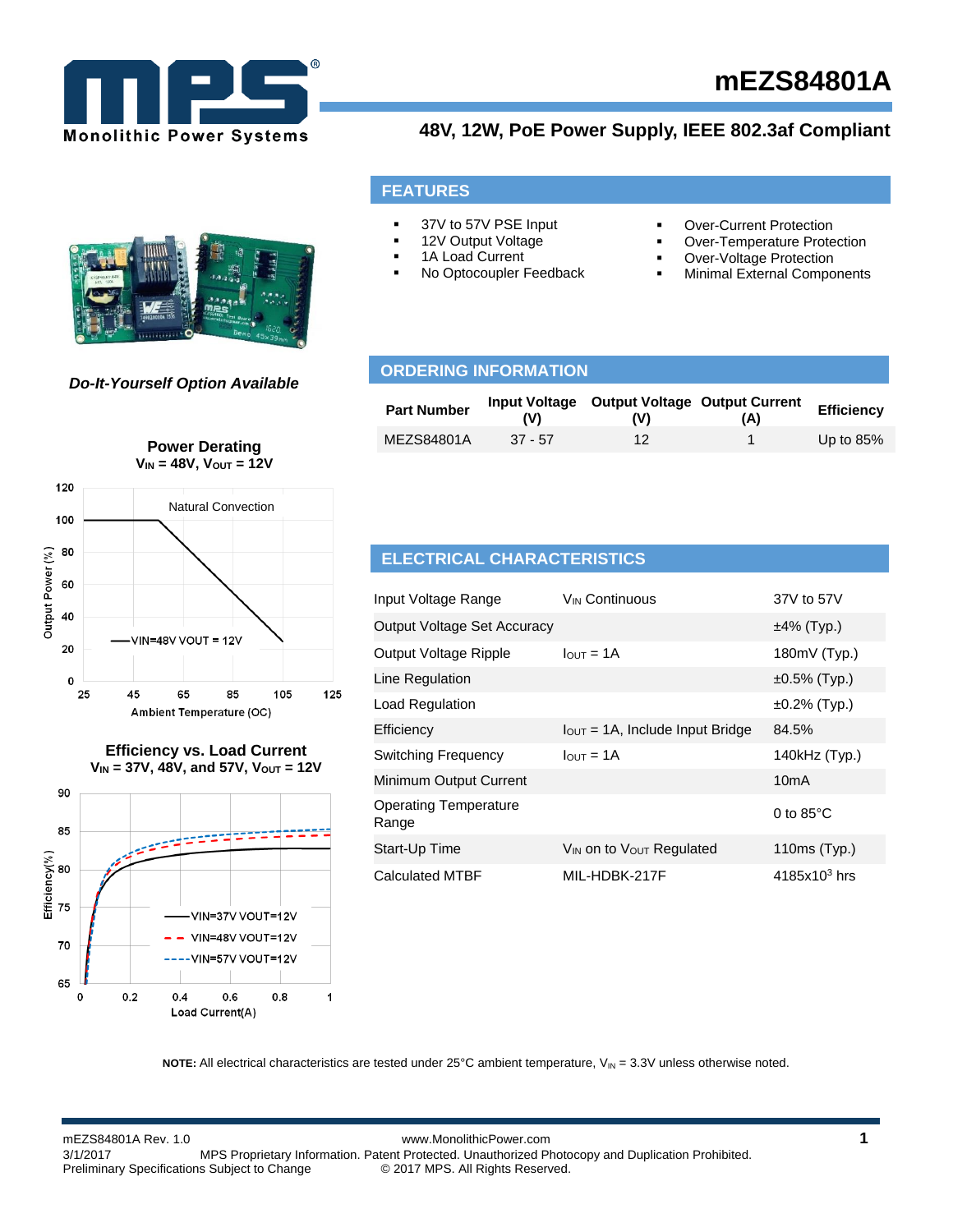

# **mEZS84801A**

## **48V, 12W, PoE Power Supply, IEEE 802.3af Compliant**

**DO-IT-YOURSELF SCHEMATIC**



#### **PRODUCT PACKAGE AND DIMENSIONS**



mEZS84801A Rev. 1.0 www.MonolithicPower.com **2** MPS Proprietary Information. Patent Protected. Unauthorized Photocopy and Duplication Prohibited.